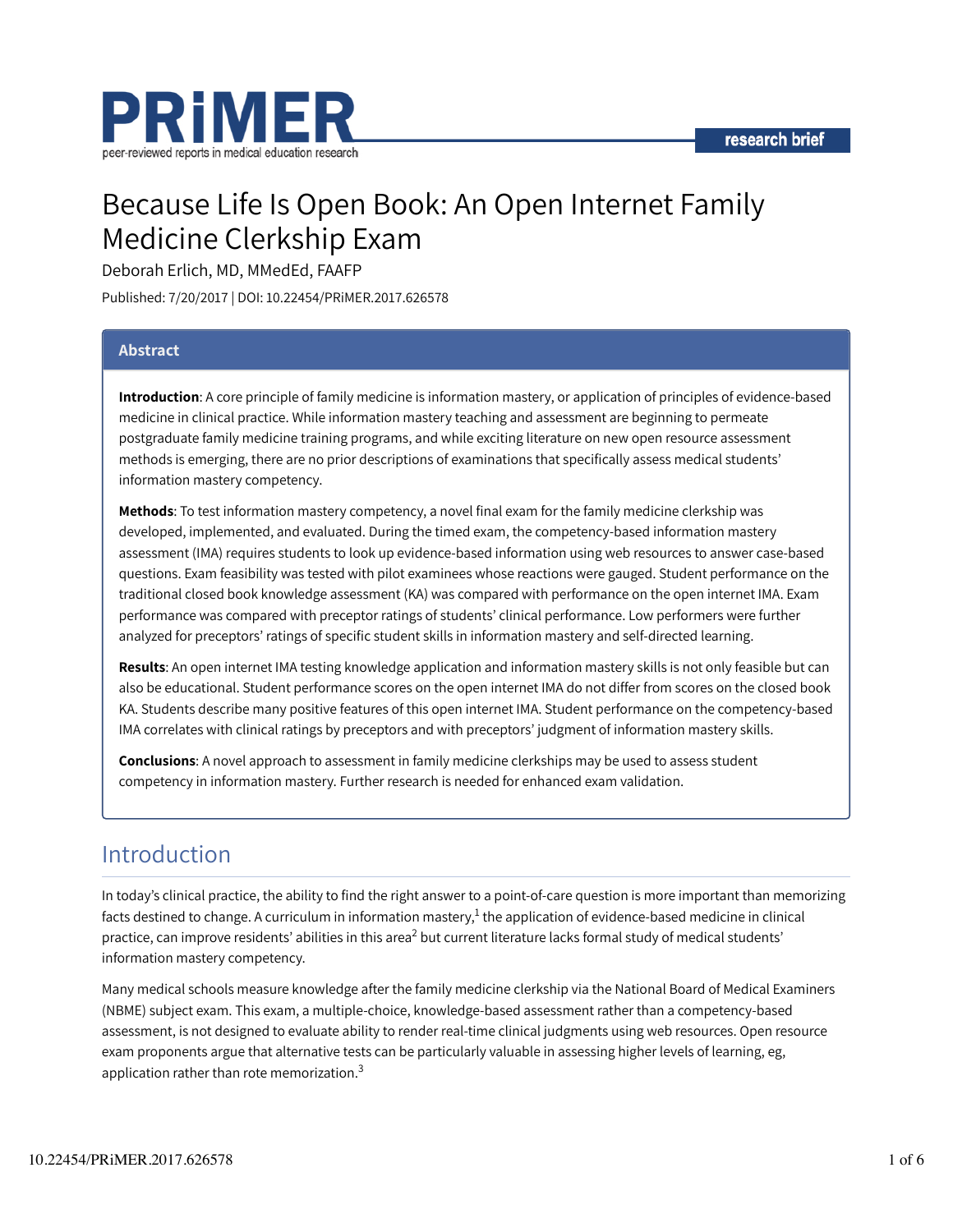Current evidence on open resource exams is mixed. In one study, medical students who took an open book exam had slightly higher test scores, deeper understanding, and reduced anxiety compared to closed book examinees.<sup>4</sup> Similarly, college students preferred open resource exams, reported less anxiety, and performed slightly better<sup>5</sup> or no worse<sup>6</sup> than closed book examinees. A systematic review of 37 studies (mostly on college students) conversely found better performance, but also more preparation time, with closed book exams. $^3$  Although some students prefer open book tests, their study habits can be disorganized<sup>7</sup> and performance may vary.<sup>8</sup> All eight systematically reviewed studies that pertained specifically to medical students used knowledge-based multiple-choice question exams, not case-based questions requiring synthesis of material retrieved from medical systematic reviews.<sup>3</sup>

Hence current research on open resource exams discusses new ways to assess students in an era of quickly changing information, yet it does not specifically address competency assessments of information mastery. The present study adds to the literature by describing the development, implementation and evaluation of a new open-internet medical information mastery competency assessment tool.

## Methods

At Tufts University School of Medicine, third-year family medicine clerkship students took a computer-based final exam comprising two parts: a closed book knowledge assessment (KA), and a timed open internet information mastery assessment (IMA). The latter requires students to efficiently access online information in order to answer clinical questions (exam details in Table 1), testing higher-order cognitive skills<sup>9</sup>. For each case scenario, examinees provide a clinical recommendation, cite a source of evidence, and identify a strength of recommendation rating $^{10}$  (sample question in Figure 1).

A pilot phase tested feasibility. An early draft of the open internet IMA was administered to two students, one who had taken Family Medicine (whose curriculum includes an information mastery workshop) and one who had not. Based on their feedback, a revised IMA version was administered (no credit) to two separate groups of eight students apiece who had previously passed the family medicine clerkship. Pilot examinees gave feedback on format, time, clarity and question sequencing. Their cognitive interview transcripts were subjected to standard qualitative analysis methodology to extract themes, which informed modifications to the IMA (Table 2).

Both parts of the updated exam version (KA and IMA) were then administered for high-stakes credit to 599 third-year students enrolled in the mandatory 6-week family medicine clerkship over three years. Technical issues and timing were further monitored during the live study phase.

Scores from the closed book KA and open internet IMA were compared using paired Student's t-tests.

Additionally, exam scores were compared with clinical performance grades rendered by preceptors (family physicians hosting students in their clinical practices). Preceptors assess students using Likert (1-4) ratings of domains such as medical knowledge and self-directed learning, and also select an overall *clinical* grade from five levels: honors, high pass, pass, low pass and fail.

In the present study, the open internet IMA tests competency, or the achievement of a minimum skill level in a criterionreferenced (not normative) manner. Students earning higher clinical performance grades exceed expectations, reaching well above minimum required competency. Therefore, to capture data on students not meeting competency, clinical gradesgrades rendered by preceptors based on clinical performance, not on exam score–in the lowest three categories (pass, low pass and fail) were compared with IMA performance.

In this low-performing group, preceptors' Likert scale (1-4) ratings of student skills in information mastery and self-directed learning (skills related to self recognition of need to access point-of-care information) were also analyzed.

This study was approved by the Institutional Review Board of Tufts Medical Center.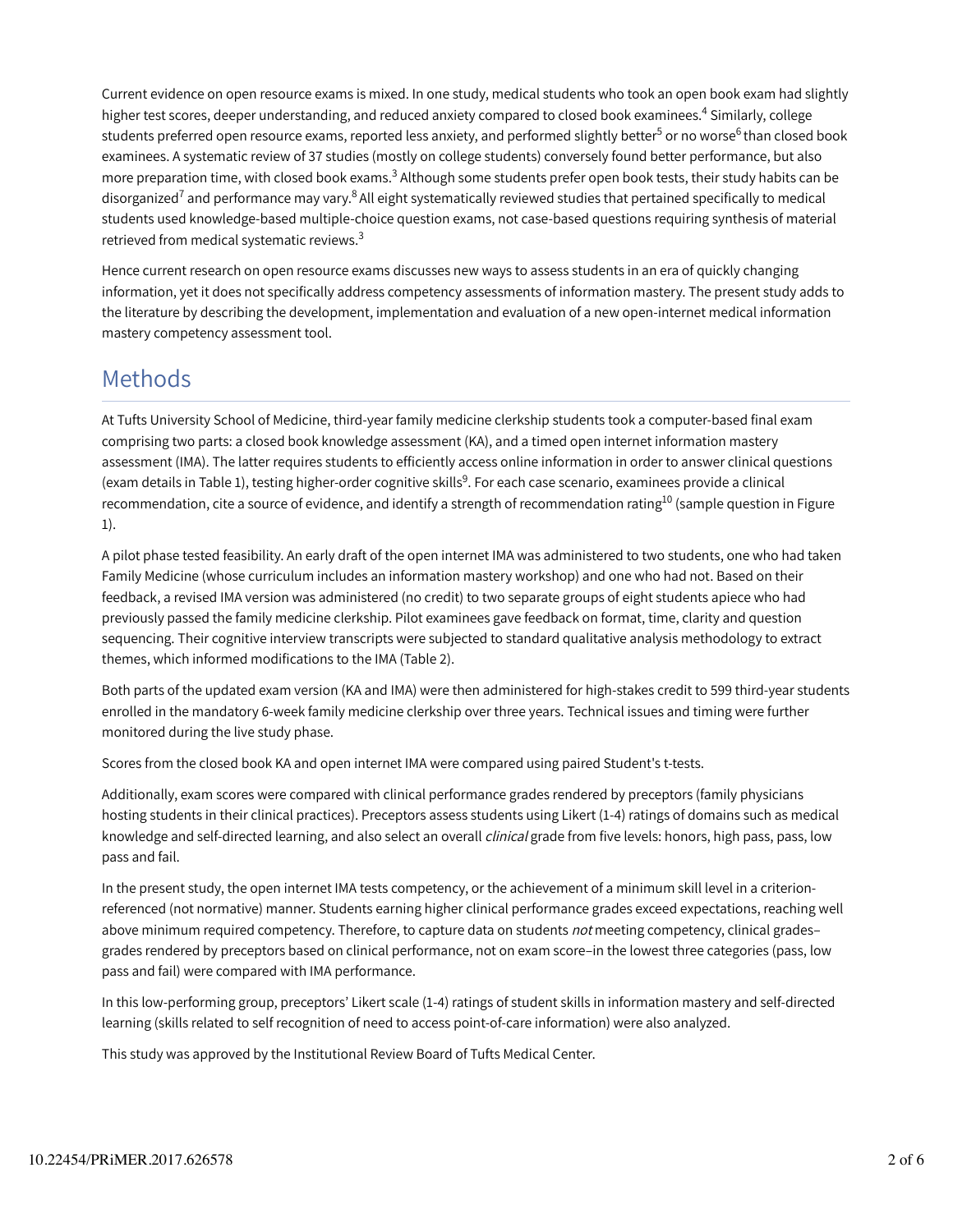## **Results**

Regarding feasibility, the exam was successfully administered to 599 students over 3 years. Over 90% of students completed the exam in the allotted time, and all demonstrated ability to use web resources to answer clinical questions. Cognitive interview data on reactions to the open internet IMA revealed student concern about time pressure, but otherwise showed an appreciation of the higher-order skills tested (Table 3).

Regarding performance, the open internet IMA mean score of 81% was not significantly different from the closed book KA mean score of 82% (t-value 0.47, NS). Half of students earning poor clinical grades from preceptors scored below average on the closed book KA, but two-thirds of these students scored below average on the open internet IMA. Within this group, preceptors gave 95% of these low-performing students poor Likert (1-2 of 4) ratings specifically in the subsection area of information mastery and 65% poor ratings in self-directed learning. In addition to their low quantitative (Likert) ratings in these two domains, preceptors' written descriptions of low-performing examinees commented on poor synthesis and application of knowledge, and weak self-directed learning skills.

## **Discussion**

An open internet family medicine clerkship final exam testing application of knowledge and information mastery skills is feasible. Unlike in prior literature on closed book versus open resource exams, $^3$  students in the present study performed as well on open internet competency-based exam questions as on closed book knowledge-based questions. They also appreciated the higher-order skills and simulation of clinical practice. Notably, the comment that this exam is "fun to take" is not typically heard after traditional exams.

IMA scores and clinical grades were correlated; both assessment tools identified low performers. By observing students in the clinical setting over 6 weeks, preceptors frequently identified students lacking higher-order knowledge synthesis and application skills; likewise, the IMA detected the same students.

One study weakness is the need for detailed exam validation. Further validity research will use item analysis and comparison of high versus low performers. While it would be straightforward to compare this IMA with standardized tests such as FM Cases or NBME "shelf" exam, the latter are knowledge assessments. Better competency-based comparators would be clinical performance scores across all required clerkships, high stakes Objective Structured Clinical Exam (OSCE) scores, or residency director evaluations of medical school graduates after PGY-1.

As in most education research, the most compelling outcomes are the hardest to measure. Although students endorsed learning from the IMA, it remains unknown whether the exam corresponds with long-term retention. If validated, this kind of exam should be used more broadly to assess critical skills not currently tested in other parts of the curriculum.

The present findings are important because in an age of internet-based knowledge evolution, physicians and medical trainees must be competent at quickly accessing, synthesizing, and applying ever-updating information to make clinical decisions. Some argue that today's information explosion mandates that evaluation of physicians' practice include assessment of this ability, which can be done via open resource exams.<sup>3</sup> Some specialty boards are considering changing recertification assessment methods to better align with higher-order skills needed in clinical medicine. Likewise in medical schools, an exam such as the present IMA might even replace knowledge-based tests. Because assessment drives learning,<sup>11</sup> we should not only discuss concepts of information mastery with our learners, but also assess their skills in providing quality patient care based on the most current information available. After all, as we tell our students, life itself is open book.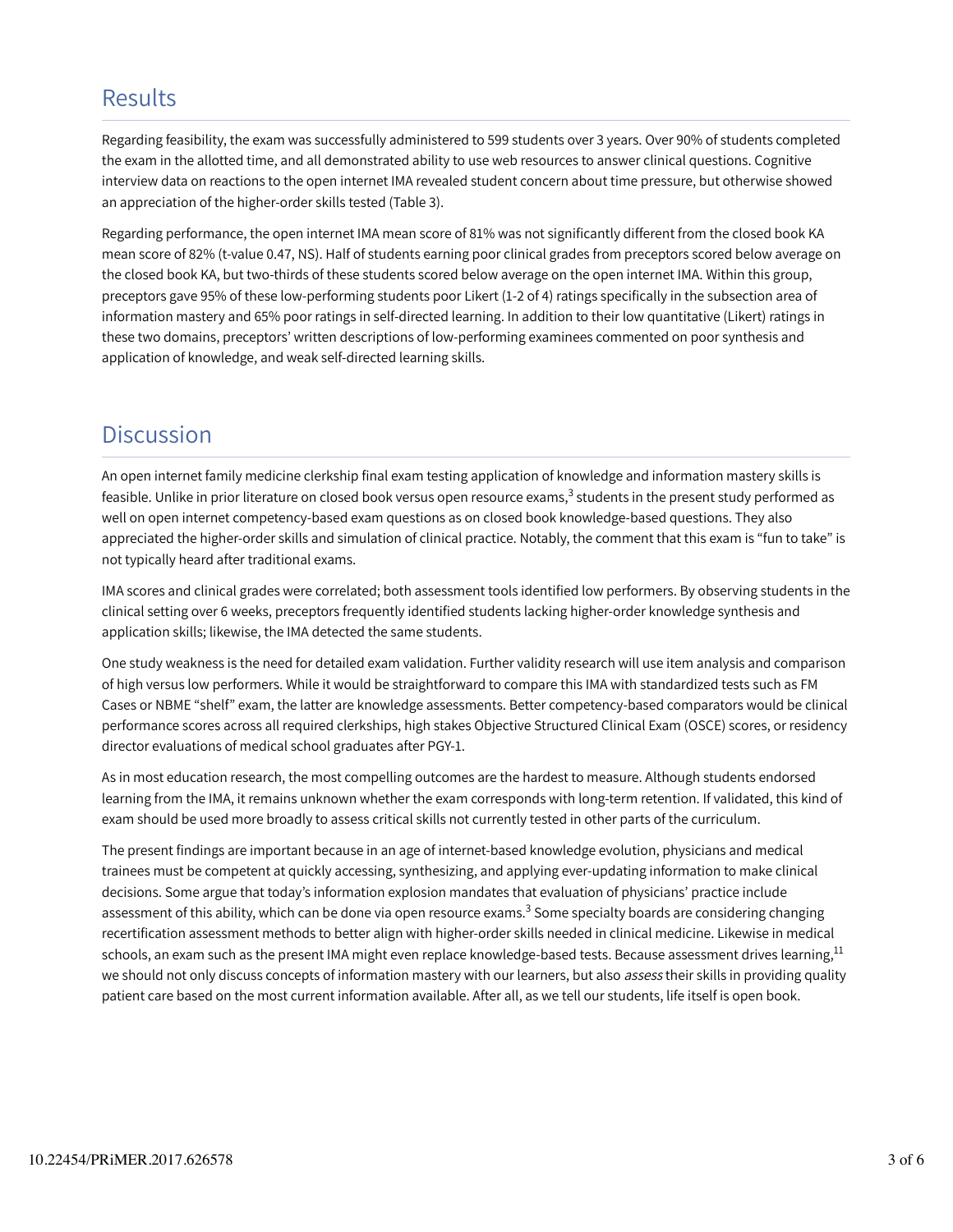#### Figure 1: Sample Information Mastery Assessment (IMA) Question and Grading Rubric

#### Exam Question (5 minutes):

"Ms. Emma Siss is a 29-year-old woman, gravida 1 para 0, who is 10 weeks pregnant. She has had moderate to severe nausea and vomiting of pregnancy and wants advice on treatment options. She would prefer not to take any prescription medications but does not mind over the counter remedies. What do you advise? Cite your source and rate the Strength of Recommendation of your evidence."

| Grading Rubric (4 points total):                                 |          |  |
|------------------------------------------------------------------|----------|--|
| Intervention (e.g., pyridoxine, doxylamine, ginger)              | 2 points |  |
| Source (Systematic Review, e.g., Dynamed, BMJ Clinical Evidence) | I point  |  |
| Strength of Recommendation / Level of Evidence                   | I point  |  |
| <b>Grader Instructions:</b>                                      |          |  |

Please read the student's answer and assign 2 points for an appropriate recommended intervention, 1 point for a systematic review source (not for specialty society guidelines), and<br>1 point if strength of recommendation or grammar errors do not result in grade deductions if the intended meaning is clear.

#### Table 1: Structure of Family Medicine Final Exam

|                                              | <b>PART I - Knowledge Assessment (KA)</b>                          | <b>PART II - Information Mastery Assessment (IMA)</b>                                                                                                                                                                                                                                                  |
|----------------------------------------------|--------------------------------------------------------------------|--------------------------------------------------------------------------------------------------------------------------------------------------------------------------------------------------------------------------------------------------------------------------------------------------------|
| <b>Number of Questions</b>                   | 53 questions                                                       | 6 multi-part questions                                                                                                                                                                                                                                                                                 |
| <b>Question Type</b>                         | Multiple choice, matching, fill in the blank                       | Short answer                                                                                                                                                                                                                                                                                           |
| <b>Cognitive Domain<sup>8</sup> Assessed</b> | Knowledge, comprehension                                           | Application, analysis, evaluation                                                                                                                                                                                                                                                                      |
| <b>Time Allotted</b>                         | 60 minutes                                                         | 60 minutes                                                                                                                                                                                                                                                                                             |
| <b>Resources</b>                             | Closed book                                                        | • Open internet on desktop computer<br>• Books, notes prohibited<br>• Smart phones prohibited                                                                                                                                                                                                          |
| Platform                                     | Desktop computer program with exam<br>questions and answer fields. | • Desktop computer program with exam questions and answer fields; desktop internet browser<br>accessing any website on World Wide Web.<br>• Copy and paste functions permitted.<br>• Communication in real time (eg, instant messaging) prohibited.<br>• Smart phones and handheld devices prohibited. |

#### Table 2: Sample Findings From Pilot Phase and Corresponding Changes

| <b>Issue</b>                                                                                                                                       | <b>Solution</b>                                                                             |
|----------------------------------------------------------------------------------------------------------------------------------------------------|---------------------------------------------------------------------------------------------|
| Sequence of exam questions affected students' ability to complete exam; examinees felt<br>"stuck" on more difficult questions at beginning of exam | Sequence of questions changed with easier questions first and more difficult questions last |
| Insufficient time was allotted to complete exam                                                                                                    | Length of time extended from 50 to 55 minutes and then to 60 minutes                        |
| Wording of some complex questions was too general                                                                                                  | Questions clarified                                                                         |
| Formatting did not allow examinees to see entire answer without scrolling                                                                          | Formatting adjusted                                                                         |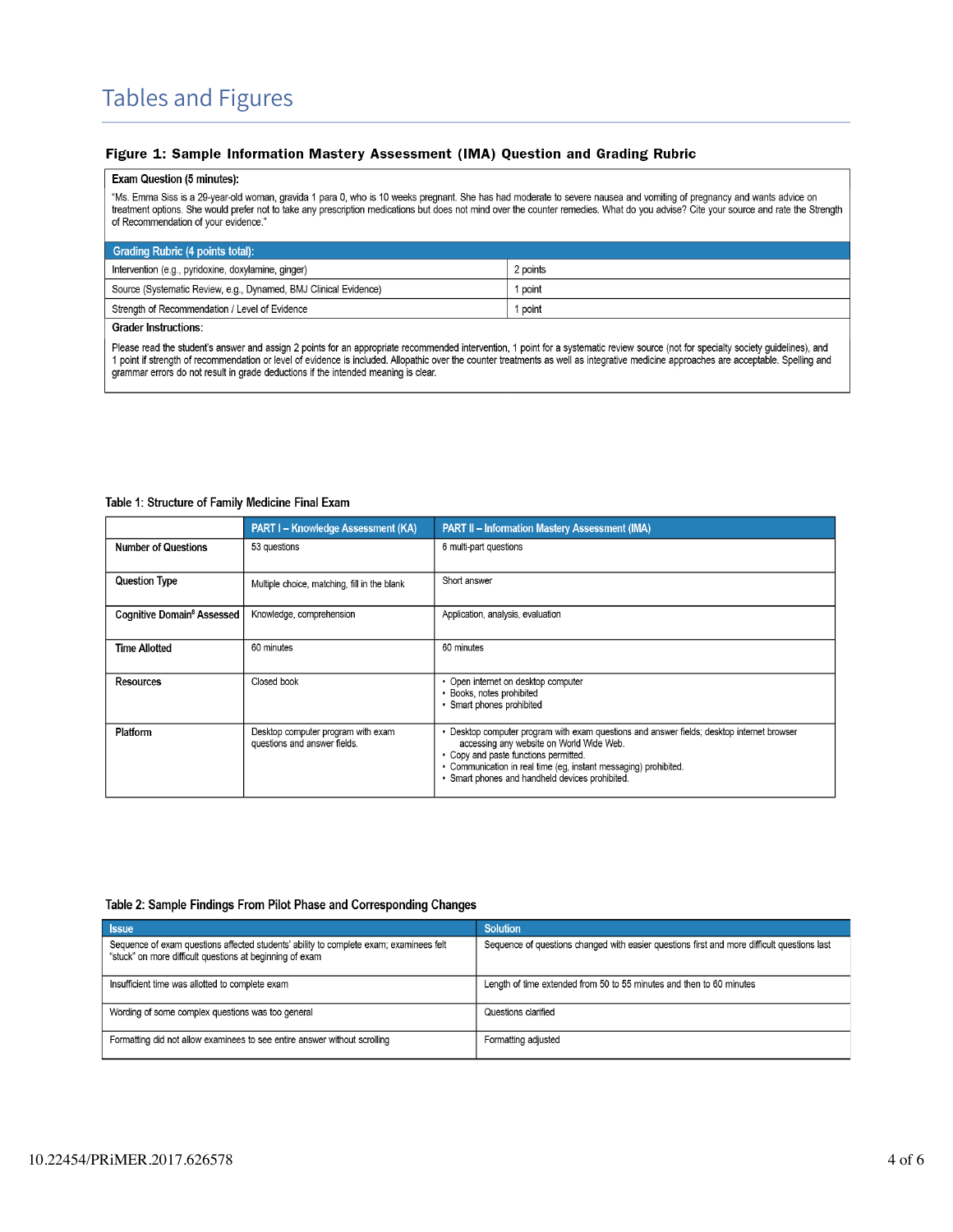#### Table 3: Student Comments and Themes About Open-Internet Competency-Based Information Mastery Assessment (IMA)

| <b>Theme</b>                                                                                  | <b>Student Comment</b>                                                                                                          |
|-----------------------------------------------------------------------------------------------|---------------------------------------------------------------------------------------------------------------------------------|
| Clinical simulation was appreciated.                                                          | "It made me feel like a real doctor."<br>"I liked having the choice to pick my own sources."                                    |
| Exam stimulated intellectual curiosity and foundations of lifelong self-directed<br>learning. | "After the exam was over I actually finished some research about one of the questions because I was curious."<br>"Fun to take!" |
| Challenge of applying Information Mastery skill set was appreciated.                          | "A challenge but educational."<br>"I learned a lot from taking this exam."                                                      |
| Time pressure is a stressor.                                                                  | "Time was really tight."                                                                                                        |

## Acknowledgements

Presented at the Society of Teachers of Family Medicine Conference on Medical Student Education, Phoenix Arizona, January 2016.

## Corresponding Author

#### Deborah Erlich, MD, MMedEd, FAAFP

Tufts University School of Medicine, 136 Harrison Avenue, Stearns 107, Boston MA 02111. 617-636-2455. Fax: 617.636.3681. Deborah.erlich@tufts.edu (mailto:Deborah.erlich@tufts.edu)

### Author Affiliations

Deborah Erlich, MD, MMedEd, FAAFP - Tufts University School of Medicine

### References

- 1. Slawson DC, Shaughnessy AF, Bennett JH. Becoming a medical information master: feeling good about not knowing everything. J Fam Pract. 1994;38(5):505-513.
- 2. Shaughnessy AF, Gupta PS, Erlich DR, Slawson DC. Ability of an information mastery curriculum to improve residents' skills and attitudes. Fam Med. 2012;44(4):259-264.
- 3. Durning, SJ, Dong T, Ratcliffe T, et al. Comparing open-book and closed-book examinations: a systematic review. Acad Med. 2016;91(4).

https://doi.org/10.1097/ACM.0000000000000977 (https://doi.org/10.1097/ACM.0000000000000977)

4. Broyles I, Cyr P, Korsen N. Open book tests: Assessment of academic learning in clerkships. Med Teach. 2015;27(5):456-462.

https://doi.org/10.1080/01421590500097075 (https://doi.org/10.1080/01421590500097075)

- Gharib A, Phillips W, Mathew N. Cheat sheet or open-book? a comparison of the effects of exam types on performance, 5. retention, and anxiety. Psych Research. 2012;2(8):469-478. http://eric.ed.gov/?id=ED537423
- 6. Mathew N, Gharib A, Phillips W. Student preferences and performance: a comparison of open-book, closed book, and cheat sheet exam types. Proceedings of The National Conference On Undergraduate Research (NCUR) Utah: Weber State University, March 2012. www.ncurproceedings.org/ojs/index.php/NCUR2012/article/view/238
- 7. Karagiannopoulou E, Milienos FS. Exploring the relationship between experienced students' preference for open- and closed-book examinations, approaches to learning and achievement. Educ Research and Evaluation. 2013;19(4):271-296.

https://doi.org/10.1080/13803611.2013.765691 (https://doi.org/10.1080/13803611.2013.765691)

Block R. Discussion of the effect of open-book and closed-book exams on student achievement in an introductory 8. statistics course. PRIMUS. 2012;22(3):228-238.